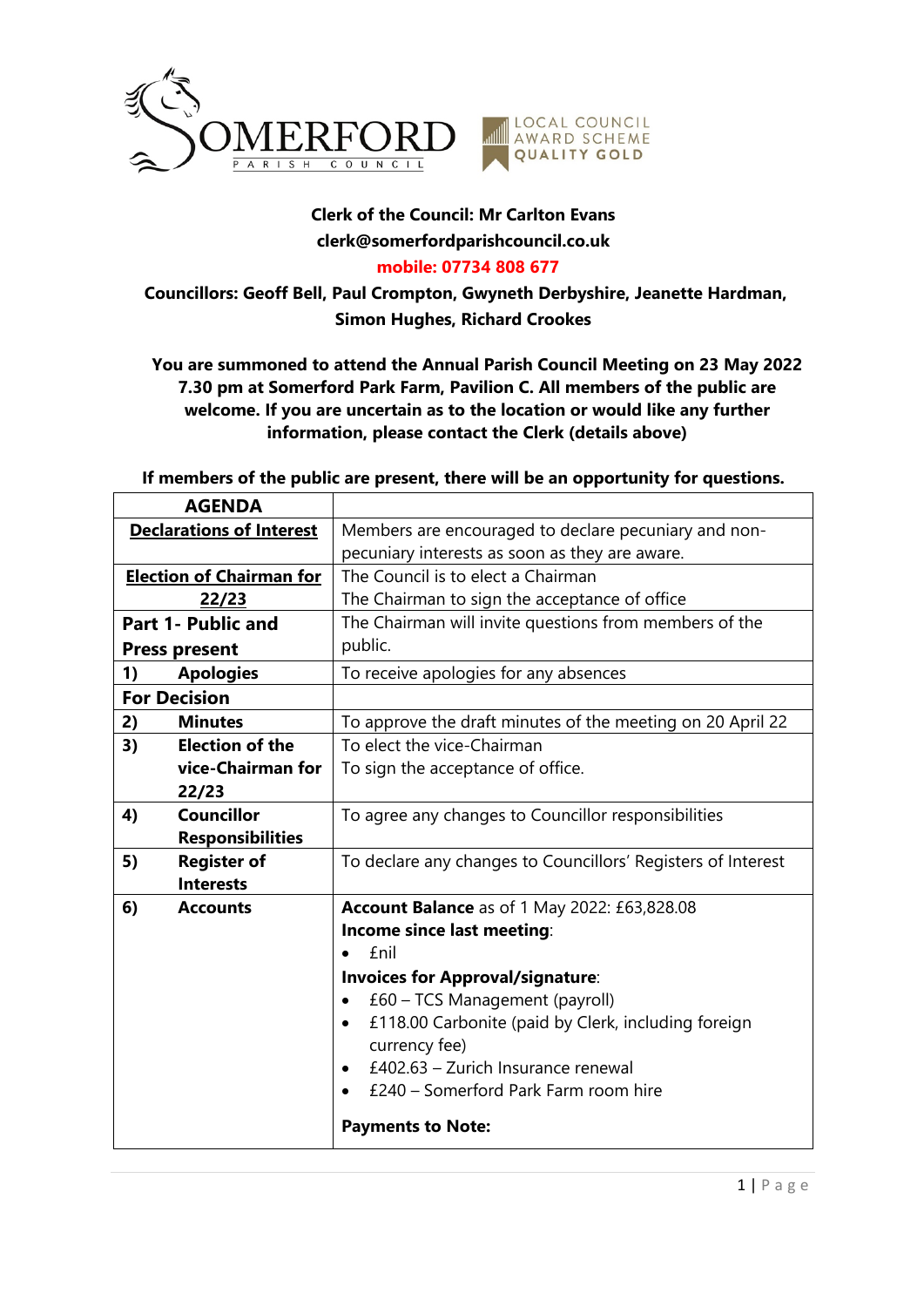



|                            |                                         | £400.68 – ChALC affiliation (population based)<br>$\bullet$         |
|----------------------------|-----------------------------------------|---------------------------------------------------------------------|
|                            |                                         | £515.40 - Clerk's Salary<br>$\bullet$                               |
|                            |                                         | £870.00 - TWM traffic Control (SIDs device) previously<br>$\bullet$ |
|                            |                                         | approved but now for signature                                      |
|                            |                                         |                                                                     |
| <b>Discussion/Decision</b> |                                         |                                                                     |
| 7)                         | <b>Planning</b>                         | None                                                                |
|                            | <b>Applications</b><br><b>Financial</b> |                                                                     |
| 8)                         |                                         | To consider whether to amend the Financial Regulations in           |
|                            | <b>Regulations</b>                      | respect of thresholds for tenders/estimates                         |
| 9)                         | <b>Rhead's Meadows</b>                  | Updates on any recent developments or issues for discussion         |
|                            |                                         | and decision, including:                                            |
|                            |                                         | Weeding and maintenance plans                                       |
| 10)                        | <b>Black Firs Nature</b>                | Updates on any recent developments or issues for discussion         |
|                            | <b>Reserve</b>                          | including perimeter fencing, pathways, pond clearing,               |
|                            |                                         | weeding etc.                                                        |
| 11)                        | <b>Housing</b>                          | To update the meeting on the various housing developments           |
|                            | <b>Developments</b>                     | in the Parish, any contacts with developers/Cheshire East           |
|                            |                                         | Council and a possible meeting with our local MP                    |
|                            |                                         | Loachbrook Meadow                                                   |
|                            |                                         | Somerford Gate                                                      |
| 12)                        | <b>A536 Link Road</b>                   | To discuss any latest development or continuing concerns            |
|                            |                                         | regarding misuse or possible future meetings with Cheshire          |
|                            | <b>Cheshire East</b>                    | East Highways                                                       |
| 13)                        |                                         | To receive a report from Cllr John Wray                             |
| 14)                        | <b>Newsletter</b>                       | To discuss articles for the Newsletter including                    |
|                            |                                         | <b>Councillor Vacancies</b>                                         |
|                            |                                         | CGR report<br>$\bullet$                                             |
|                            |                                         | Possible response to Congleton TC on their                          |
|                            |                                         | misleading newsletter                                               |
| 15)                        | <b>Chairman and</b>                     | The Chairman and Members will report on any follow up to            |
|                            | <b>Members' Report</b>                  | items discussed at the last meeting, or any matters that have       |
|                            |                                         | arisen since.                                                       |
| 16)                        | <b>Clerk's Report</b>                   | The Clerk will report on any follow up to items discussed at        |
|                            |                                         | the last meeting, or any matters that have arisen since, e.g.:      |
|                            |                                         | PCC meeting (scheduled for 18 May)                                  |
|                            |                                         | Winter gritting top-up scheme survey                                |
|                            |                                         | Future meeting dates and venues                                     |
|                            |                                         |                                                                     |
|                            |                                         |                                                                     |

*Carlton Evans*